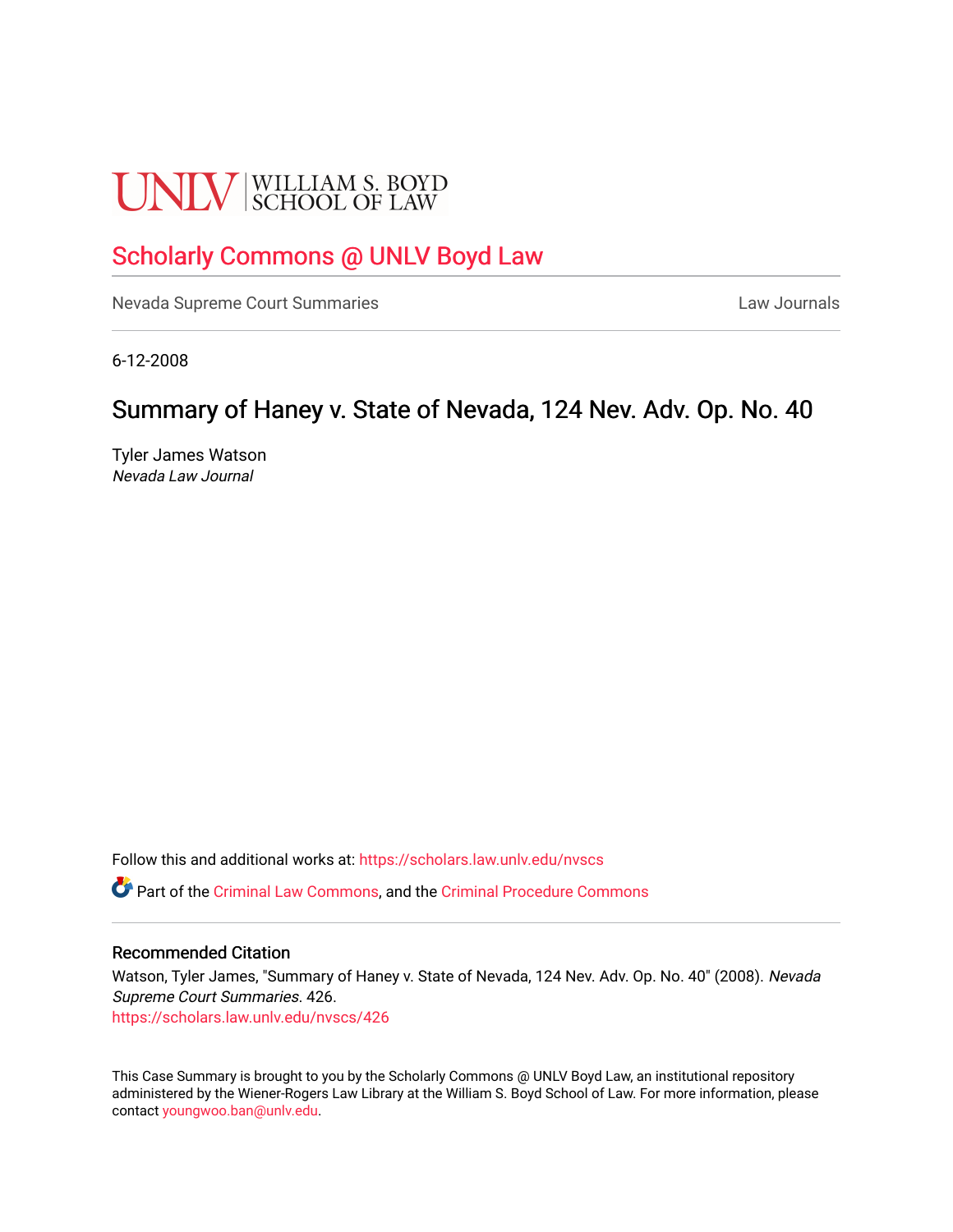*Haney v. State of Nevada***, 124 Nev. Adv. Op. No. 40 (June 12, 2008)[1](#page-1-0)**

### **CRIMINAL LAW – FLAT-TIME SENTENCING**

#### **Summary**

 Appeal from a district court order denying appellant's motion to correct an illegal sentence.

#### **Disposition/Outcome**

 Dismissed the defendant's claim because his sentence expired, but held that the district court erred by denying defendant's motion to correct illegal sentence.

#### **Factual and Procedural History**

 Randy Gene Haney ("Haney") pleaded guilty to attempted third-degree arson under NRS 205.020. Haney was sentenced by the district court to 12 months flat time. A flat time sentence is a form of determinate sentencing whereby the offender must serve the exact penalty imposed without the ability to earn credits, while incarcerated, towards early release. Haney filed a motion to correct an illegal sentence on the basis that flat time sentencing is illegal, which was denied by the district court. Thereafter, Haney appealed from the district court's order denying the motion.

The court uniformly held that the district court erred when it denied Haney's motion to correct an illegal sentence following a guilty plea to attempted third-degree arson.

#### **Discussion**

 The court held that the Legislature has clearly evinced its intention to confer authority upon the sheriff's office to determine whether an individual inmate is eligible for good time credits and that allowing flat time sentencing is contrary to that intent. The court determined that prison management is a statutorily prescribed function of the executive branch. NRS 211.320 gives statutory authority to the executive branch, via the sheriff's office, to award good time credits to prisoners in detention facilities. Additionally, the court held that the legislative history of Assembly Bills  $68<sup>2</sup>$  $68<sup>2</sup>$  $68<sup>2</sup>$  and  $510<sup>3</sup>$  $510<sup>3</sup>$  $510<sup>3</sup>$ demonstrates that the Legislature intended for inmates to be able to earn credit toward early release.

1

<span id="page-1-1"></span><span id="page-1-0"></span> $\frac{1}{2}$  By Tyler James Watson 2 Assembly Bill 68, amended NRS chapter 211 in 1991, allowed inmates to earn work credits while awaiting sentencing and gave authority to the sheriff to award good time and work time credits. 3

<span id="page-1-2"></span><sup>&</sup>lt;sup>3</sup> NRS chapter 211 was revised again in 2007 through Assembly Bill 510. A.B. 510 retroactively increased the amount of credits that certain inmates can earn.